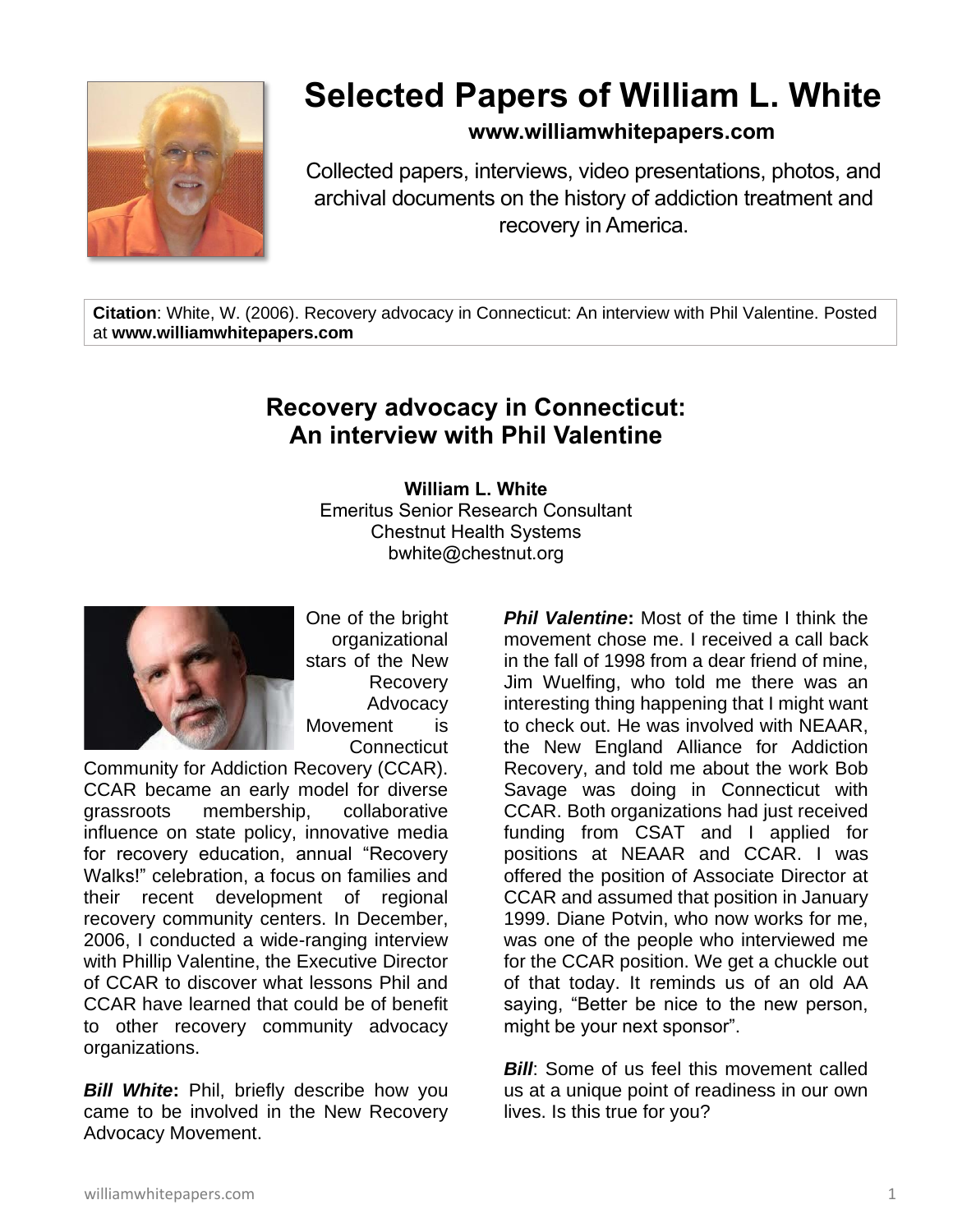**Phil:** A few months before I heard about the CCAR job, or a new recovery movement, there was a crisis in my marriage. I had been out of full time work for more than two years, staying at home with 2 very young children, while Sandy was working full time at a major insurance company. The crisis was that she wanted to be home with the kids. We sought out marriage counseling to sort out how we were going to do this and the marriage counselor asked me a very provocative question that changed the course of my life. She said, "Phil, you have about 30 good years left, what are you going to do with them?" I started looking hard for a job, any job. I was working the floor at Dick's Sporting Goods when I interviewed with CCAR. I had little knowledge of treatment or recovery advocacy and all the acronyms baffled me. But I quickly absorbed everything I could and discovered that my personal experience with recovery (largely outside of any formal treatment setting) was a valuable and desperately needed voice.

*Bill*: Describe why you think this movement and its success or failure is so important.

**Phil:** As my friend Bill White has pointed out through his research, the pendulum swings back and forth. It seems the pendulum pace has accelerated. I'm middle-aged, 47, and I have seen Betty Ford on TV. I started my recovery in the treatment boom (1987 – although I never went to treatment) and I've seen the gains of that period wiped out. I've seen the stigmatized portrayals of Robert Downey Jr., Dwight Gooden and Darryl Strawberry send the message that recovery is not possible. I've experienced first hand the divorce of treatment and recovery. It has amazed me that things I found so basic to my recovery were absolute pearls of wisdom at certain tables. I am blessed to have a small role in this movement, and I believe the pendulum is beginning to swing back to treatment and recovery. The importance of this movement is obvious, it's about saving lives. It's about claiming lost potential. It's about discovering purpose and meaning in lives that were once thought hopeless. It's about God and his desire for us to live happy,

joyous and free. I cannot conceive of any more noble work.

*Bill*: How would you describe CCAR's vision and mission?

**Phil:** CCAR envisions a world where the power, hope and healing of recovery from alcohol and other drug addiction is thoroughly understood and embraced. Our mission is put a positive face on recovery through advocacy, education and service in order to end discrimination surrounding addiction and recovery, open new doors and remove barriers to recovery, ensure that all people in recovery and people seeking recovery are treated with dignity and respect. When people ask me what I do, my "one-liner" is CCAR organizes the recovery community to put a face on recovery and to build recovery capital.

#### **Bill:** How is CCAR organized?

**Phil:** CCAR has a "central" office and four recovery community centers. They evolved out of our chapters. At one time we had six chapters up and running and their primary purpose was to put a face on recovery. From their needs and desires, we launched the recovery community centers – recoveryoriented anchors in the hearts of the communities, a place where local communities of recovery can design and deliver the supports they need to initiate and maintain their recoveries. Our CCAR staff members constitute an inner circle and our task is to support, empower, and train the volunteers who form the next circle. Our "target audience" is our volunteers – these are people in all stages of recovery, family members, interns, friends and allies. One of our "ideal" volunteers is a retired person in long term recovery. Our target audience is not people still actively using or even those seeking recovery or those in early recovery. They are our secondary target audience and we reach them through our volunteer force. Staff interacts with people at all stages of need, but we are gradually working to have volunteers handle most of the direct peer support. Currently we have 10 staff and 150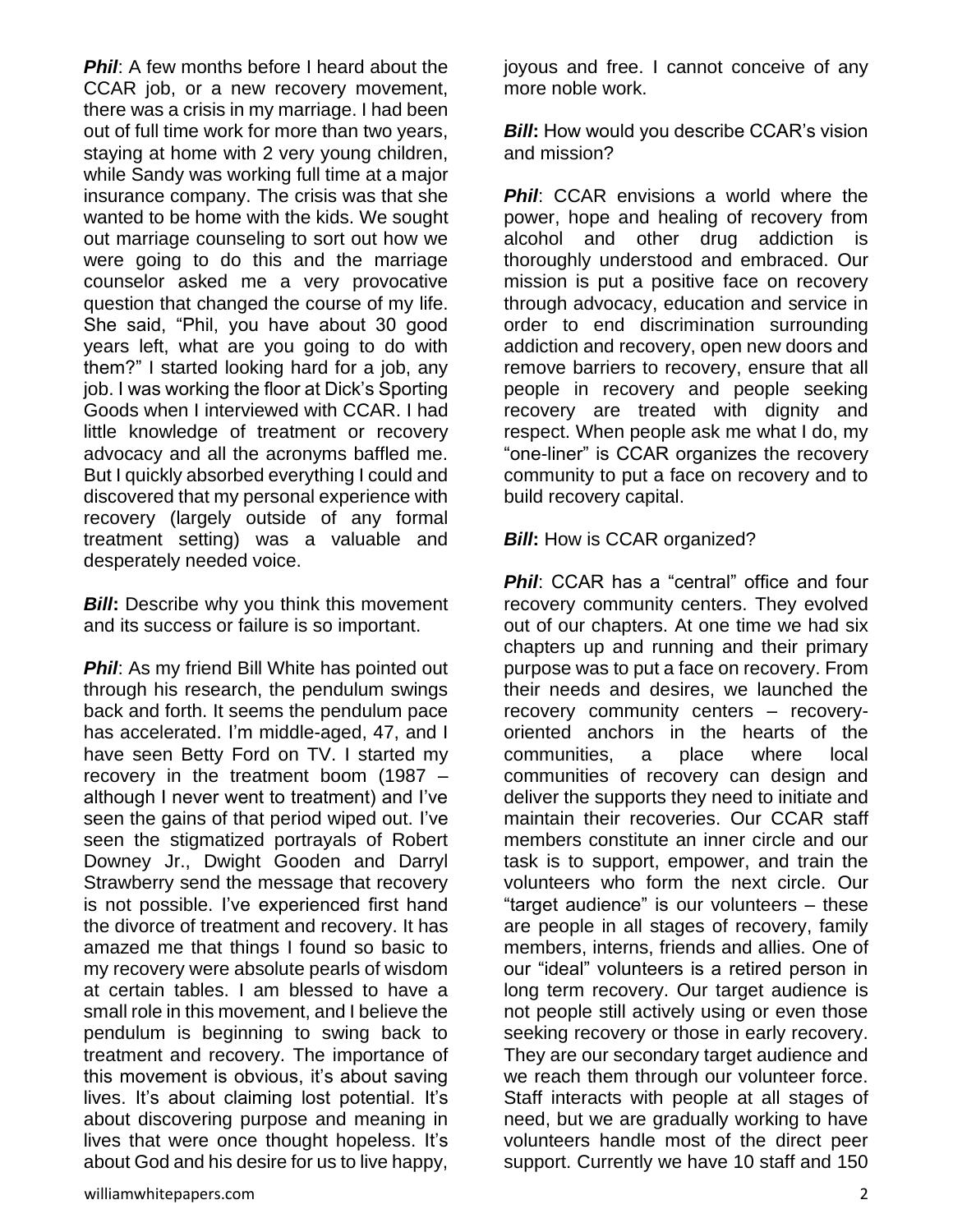trained volunteers. We use this model to multiply our efforts and get the most value for the federal, state and local dollars we receive.

**Bill:** What would you consider to be some of the more important milestones in the history of CCAR?

**Phil:** There are so many. Receiving funding from CSAT's Recovery Community Support Program laid a financial foundation that was later supplemented by funding from the Connecticut Department of Mental Health and Addiction Services (DMHAS). Our first Recovery Walks! held in 2000 was another early milestone and an idea that came from the recovery community. We had never heard of a walk in support of recovery from alcohol and other drug addiction. We did some internet research and found one walk/run for a treatment center in the DC area, so we decided that if we held a walk and 50 people showed up, we would be successful. 700 showed up for that first walk. Last September walks for recovery were held coast to coast. That's an incredible breakthrough. Recovery is truly becoming more visible. We just held our 3<sup>rd</sup> Legislative Day and a few legislators revealed for the first time publicly their own personal recoveries.

We produced a couple videos that are still pertinent and powerful today – Putting a Face on Recovery and The Healing Power of Recovery. We wrote the Recovery Core Values in collaboration with mental health recovery advocates that became the cornerstone of Tom Kirk's (DMHAS Director) policy on a Recovery-Oriented System of Care that has become a national model. Opening our first Recovery Community Center in Willimantic was an important milestone. This was in response to a high profile series of newspaper articles in the state's largest paper, *The Hartford Courant*, labeling Willimantic "Heroin Town." We like to say that a few years later, CCAR has had a hand in turning Heroin Town to Recovery Town. Another milestone was starting our Recovery Housing Project that inventoried the state's independently owned, privately

operated sober houses, established a coalition, wrote standards and delivered training,. The most recent milestones have been initiation of our Telephone Recovery Support program which perhaps we can talk about later, and our purchase of a 3 story, character laden Victorian home in Hartford for our fourth recovery community center which will also contain our administrative offices.

*Bill*: How has CCAR's membership evolved since its inception?

**Phil**: Early on we struggled to identify our ideal membership and debated how CCAR would define recovery. Finally, we concluded that "you are in recovery if you say you are." When I mention that definition to researchers they scoff and dismiss it, but there's a lot more to it than would seem apparent at first blush. We have never formally defined membership, except for people that have agreed to be on our mailing list. Paid membership was something we batted around, but never saw a way to do it. Paid membership also seemed to run contrary to many of our recovery backgrounds. Recovery is free. We decided as an alternative that running an Individual Giving Campaign would give those who wanted to contribute financially the opportunity to do so. We did not want "money" to define membership. We also believe that "you're a member if you say you are". CCAR has never "looked for numbers" but our frequent presentations attract many people to our organization. Our philosophy is that is that "our tent is big enough for everyone". We don't really pay attention to what your illness is, your drug of choice, your recovery support, the medication you may be on (or not on), etc. "You are in recovery if you say you are" and you are welcome. Our thriving all-recovery groups support this notion. As a result, we have become an incredibly diverse organization. And that's fun.

*Bill***:** You had the opportunity to work with Bob Savage who played an important role in the history of CCAR and recovery advocacy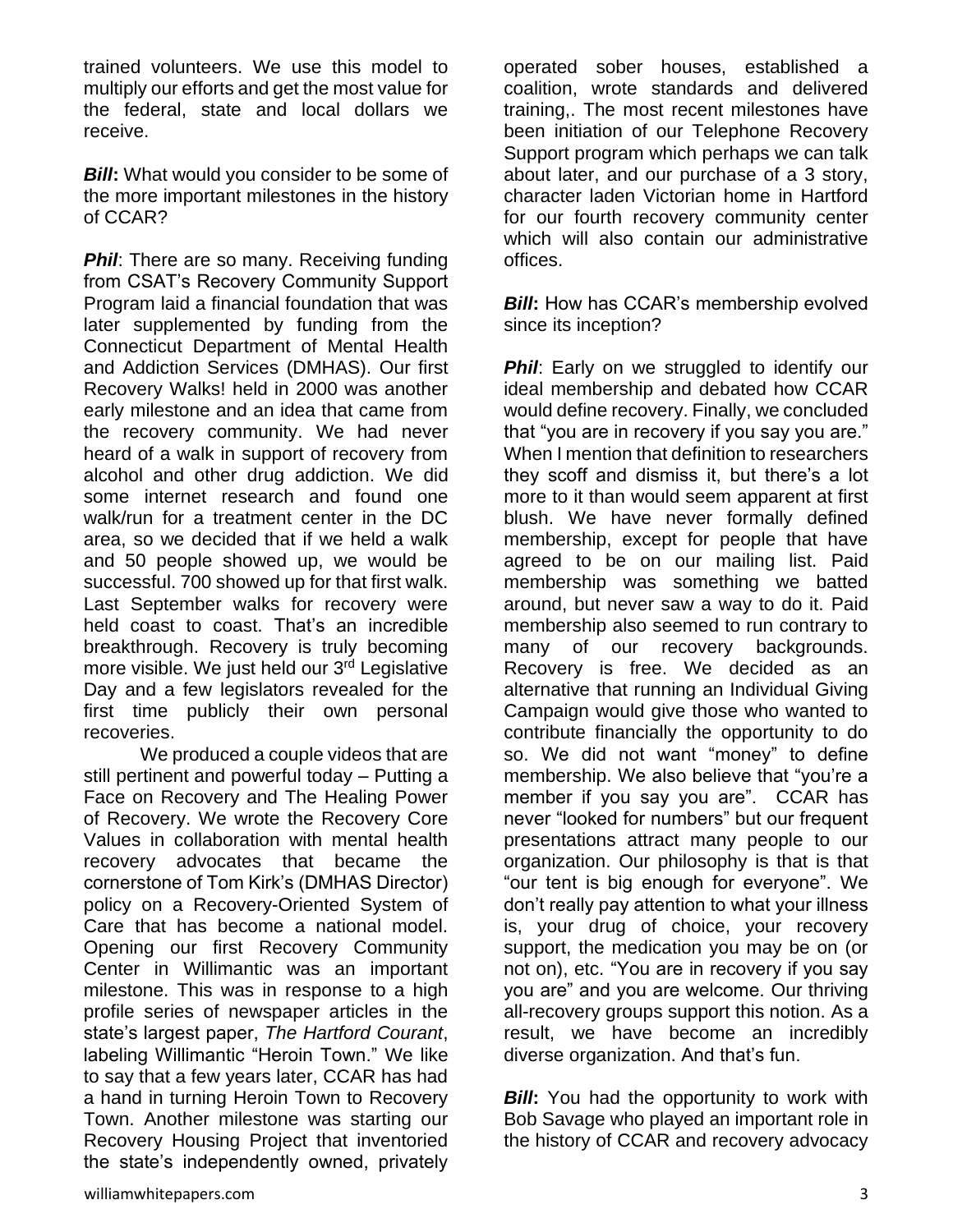in the Northeast. What are some of the important lessons you learned from Bob?

**Phil:** Bob was CCAR's first director and I learned many things under his six-year mentorship. I think some of the most important lessons were the following:

- Family, family and more family. Family members have the potential to be the recovery advocacy movement's most powerful constituency.
- Pick a few things and do them very well. Don't try to do everything. Quality counts.
- Be an ally of the state department. Work with them, not against them.
- Pay people in recovery well. Value their experience. If a recovery community organization doesn't pay people in recovery well, who will?
- We have a right to be heard and to speak even when it's uncomfortable to voice our opinions.
- Tenacity works.
- Integrity matters.
- Treat your Board with utmost respect.
- Hire carefully and take your time when hiring.
- Address all personnel situations in reasonable time frames. "20 minutes of intense discomfort is a small price compared to months, or years, of prolonged pain."
- Seek help on special issues from people who have more experience than you in a given area.
- Share your challenges as well as your successes.
- Surround yourself with great people.
- I learned the art of true delegation  $$ giving someone a task or a project and letting them do it. Bob allowed me to either fail or succeed with Recovery Walks! One of the most freeing and encouraging things he ever said to me was that it was OK if it didn't work out, go for it!

*Bill*: As CCAR's second Executive Director, what have you learned about the leadership development and succession process?

**Phil:** I absolutely love my work, how many people can get up each day and say that? As much as I'd like to think this will be my last job until I retire seaside, I realize that it likely will not be. So how do I ensure that CCAR remains long after I'm gone? I do that by developing my "second in command". I have great confidence in Cheryle, and she has all the skills to continue if I ever moved away from CCAR. To prepare her for that time, I have to be open with her about my plans, my intentions. She and I have to have a different working relationship than with other staff. She sees more of what I go through, is in touch with more of the key decisions than anyone else.

*Bill*: Can you describe situations where you have witnessed the organized recovery community exercising its power?

**Phil:** Obviously, the walks are one place. Another time CCAR organized the recovery community to brief the legislature on the Connecticut pardons process. There were more than a dozen speakers, and many, many more in the audience as person after person told their story of recovery and how a felony conviction was hampering their lives. As a result, the pardons process was revamped. This past year, a round of CSAT's RCSP funding was eliminated but was restored because of the work of advocates from across the country. I see it every day in the life of the recovery community centers, where people are establishing relationships and serving one another all in the name and hope of healing. I see it in our telephone recovery support services where the recovery community came up with a simple, yet powerful solution, to fill a significant gap in the continuum of care.

**Bill:** One of your early responsibilities at CCAR was organizing CCAR's annual recovery celebration march. Could you describe how this event has evolved over the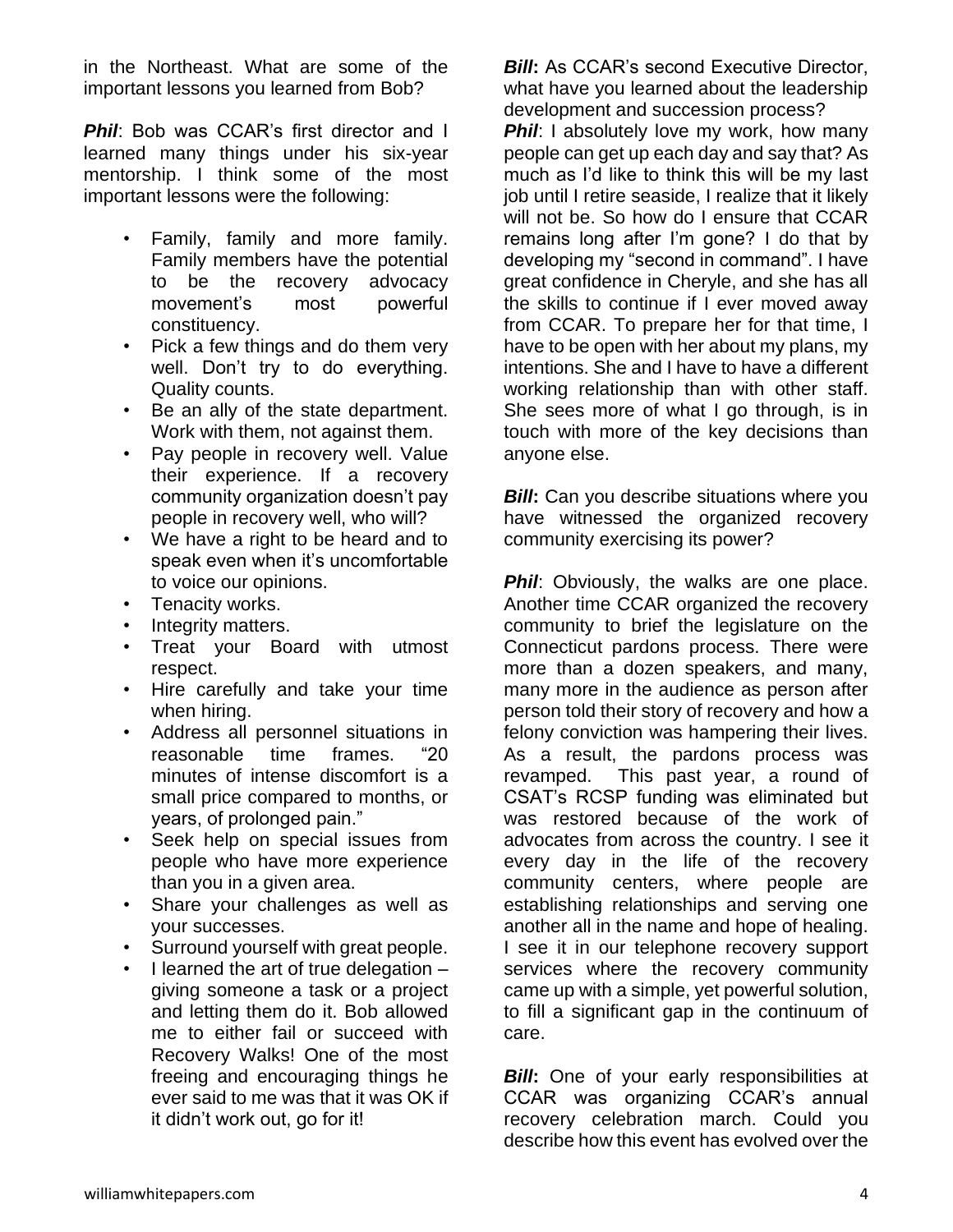years and why it's important to the recovery community in Connecticut?

**Phil:** We tried several things – some worked, a lot didn't. This may sound like the ultimate in common sense, but, if it didn't work, we didn't do it again. How many times have you seen an agency "doing the same thing over and over again and expecting different results?" Some of the things that didn't work – cooking hot dogs in 90 degree heat, having an 8-hour schedule complete with many musical acts (there were only 6 people left at the end), buying too many tshirts, buying hats and sweatshirts, billboards, paying for buses so providers could bring their clients and more. We have learned what works for us. The last two years we have streamlined the operation, the park set up goes quickly, the agenda flows, the walkers know what to do. It's not nearly the same stress as earlier years, in fact, staff can really enjoy it now. We found that the walk was particularly important for the oldtimers who run into people they haven't seen in a long time. So the walk has a "reunion" function to it. The newcomers also are often amazed and dramatically encouraged by the sight of so many people in recovery. This year I had some earth people attend (friends from church) and they were impressed with the warmth and love of the whole day. It shattered some stereotypes of people in recovery. The Honor Guard, is seen as just that, a place where long-term recovery is appropriately honored and recognized. To be in the Honor Guard, one must have 10 or more years of recovery (family members included), go to the Honor Guard registration table and be outfitted with a purple sash with a sticker of the number of years in recovery. Often people describe the "draping ceremony" as incredibly moving. The walk brings dignity and respect to recovery.

*Bill***:** CCAR has developed a very close relationship with DMHAS, your state addiction agency. How has that relationship evolved over time?

**Phil**: The key is that CCAR places a high emphasis on integrity, honesty and trust.

The DMHAS staff trusts us. We will tell them the truth, even if it might mean some temporary "loss" for ourselves. They know we have the best interests of the recovery community at heart. What we will not do is inflate our numbers or exaggerate what we are doing or minimize our struggles to make ourselves look good.

*Bill*: How has CCAR's relationship with local recovery communities changed over time?

**Phil**: The biggest change is that trust has grown. Early on there was serious skepticism about what we were trying to do, particularly in the 12 step community. But as times have changed, CCAR's mission makes more and more sense to those in long term recovery.

**Bill:** What kinds of trainings does CCAR do and who is your audience?

**Phil:** We have three main areas of training, the Recovery Training Series, basic Volunteer training and advanced Volunteer training that includes peer facilitation, telephone recovery support, and trainer of trainers. The Recovery Training Series is geared toward the recovery community, but open to anyone. Our most popular trainings in the series are "The Pardons Process I" and "So, You Want to Open a Recovery House?" We have several other modules developed and tested many times. We have a newer one, "Understanding Addiction and Recovery" that has more outreach to it and family members, workers in the field, interested parties have attended. Our volunteers have to go through a comprehensive orientation that includes a two-hour block called CCAR Ambassador 101. A cool thing about these is we have used our consultants to train volunteers and staff to deliver these. Ideally, volunteers do most of these, but sometimes staff fill in to help with the training. We have found over the years that two orthree hour blocks work much better than full day, six-hour trainings. Another training we do is "Racism of the Well Intended," a full six-hour training that we run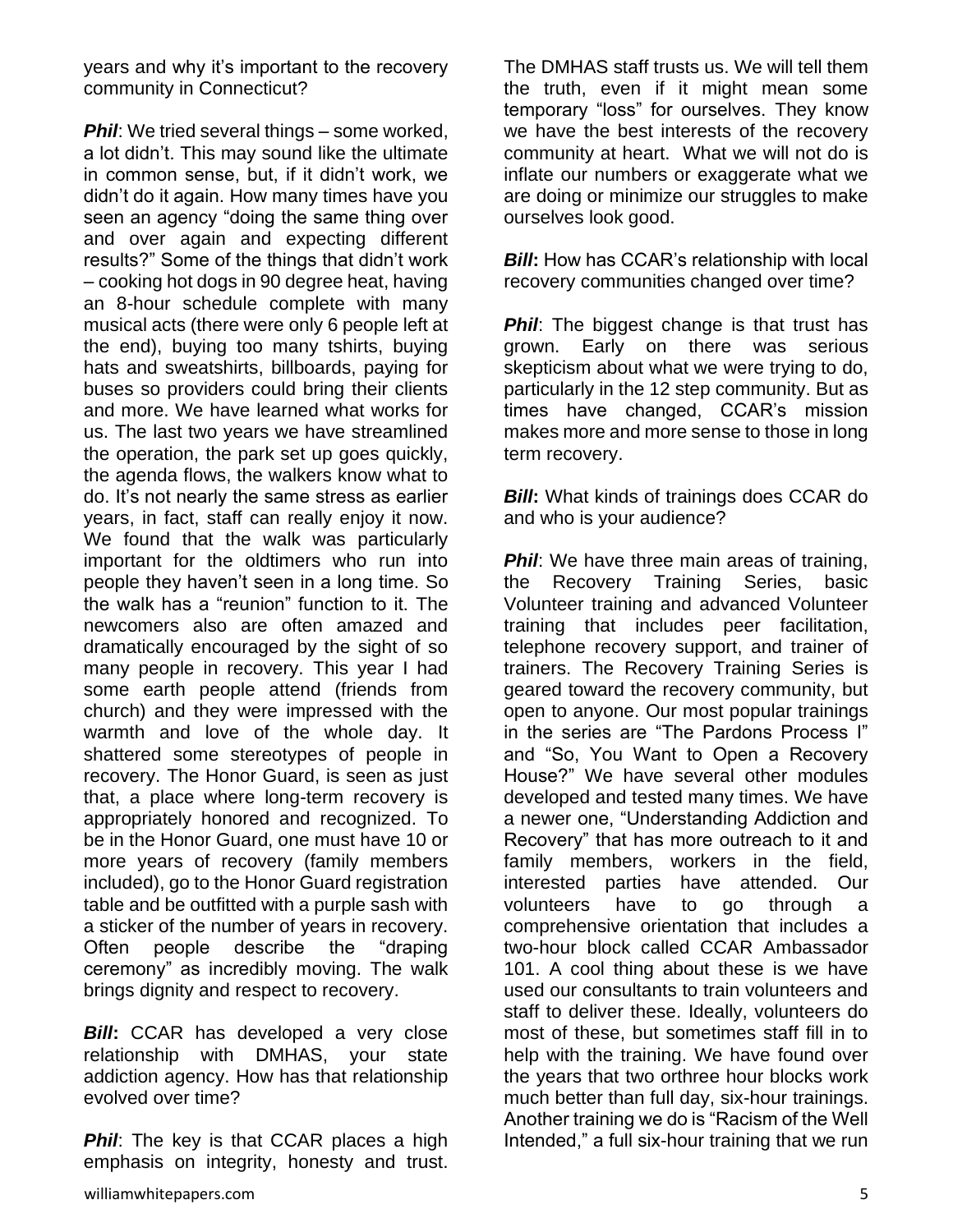every year that is an awesome experiential learning session.

*Bill*: CCAR has long used focus groups as a way to guide your own efforts and as a way to assure representation of various recovery constituencies in your planning and priority setting. Describe how important these have been to CCAR?

**Phil:** When we first had the idea of doing training, we had some ideas on what we could offer. However, the better ideas came from conducting a series of focus groups with people in recovery in different areas of the state to determine what they wanted. Our Recovery Training Series was developed from the ideas, needs and concerns of people in recovery. The next generation of these focus groups has been a series of oldtimer retreats that have revealed some amazing ideas that we are currently pulling together in a paper. We are learning a lot about the support needs of oldtimers. We have also learned that people in long term recovery are NOT anti-CCAR, or antirecovery movement. They just needed more information. By holding these focus groups we have gained support from the recovery "elders".

*Bill***:** How would you describe CCAR's relationship with the treatment community?

**Phil:** CCAR has never taken an antagonistic stance with the treatment community. Early on, we were perceived as a threat—a new source of competition for limited dollars. I believe that has changed. Recently, I was meeting with a PhD researcher and I was talking about working with treatment programs to find better solutions. He was surprised. He wanted to know why I wasn't more angry, or more active, in trying to right ALL the wrongs within the system I replied that I know a lot of people on the front lines, have met many counselors with huge hearts trying to move people into recovery, and that I don't have an issue with them. Yeah, there are some bad eggs, there are in every field. But for the most part, we have an incredibly dedicated workforce. Why would I take issue

with them? I think it also has to do with another unwritten philosophy that is part of the CCAR culture, I say it this way, "We labor in the light of recovery instead of dwelling in the darkness of addiction". I realize the treatment industry is there, and yes there are instances of "harvesting the crop of the addicted for profit", and yes, recoverees are usually left to fend for their own once they're done with their treatment episode. Yet, the treatment industry does serve a purpose, it is very good at initiating recovery.

**Bill:** Describe the recovery values and principles that CCAR helped forge for the State of CT.

**Phil**: The state had merged the mental health and addiction services under one new agency. CCAR got together with mental health advocates to discuss what we had in common. We agreed that we had a lot in common when we first entered the "system". They are centered around being treated with dignity and respect, that we shouldn't be left to navigate the system on our own, that the system should reward the providers that are the most recovery friendly and produce the best outcomes. We don't care how many people a provider serves, we care if the people they serve get well. Tom Kirk used these to write Policy #83, a defining document in beginning to design the state's Recovery-Oriented System of Care (http://www.dmhas.state.ct.us/policies/polic y83.htm).

*Bill*: How did CCAR come to work on "The Healing Power of Recovery" video project?

**Phil**: Five days after 9/11 in 2001, we held our second Recovery Walks! After 9/11 we weren't sure whether we should hold the walk or not. Frankly, we didn't know how to cancel it. So we went ahead. The first few hours as we set up, everyone seemed scattered, thing didn't flow smoothly, we were all rattled. Then Amanda sang God Bless America and Arno played the Lord's Prayer on saxophone, and a power greater than us settled on the crowd. It was a supernatural healing power and the rest of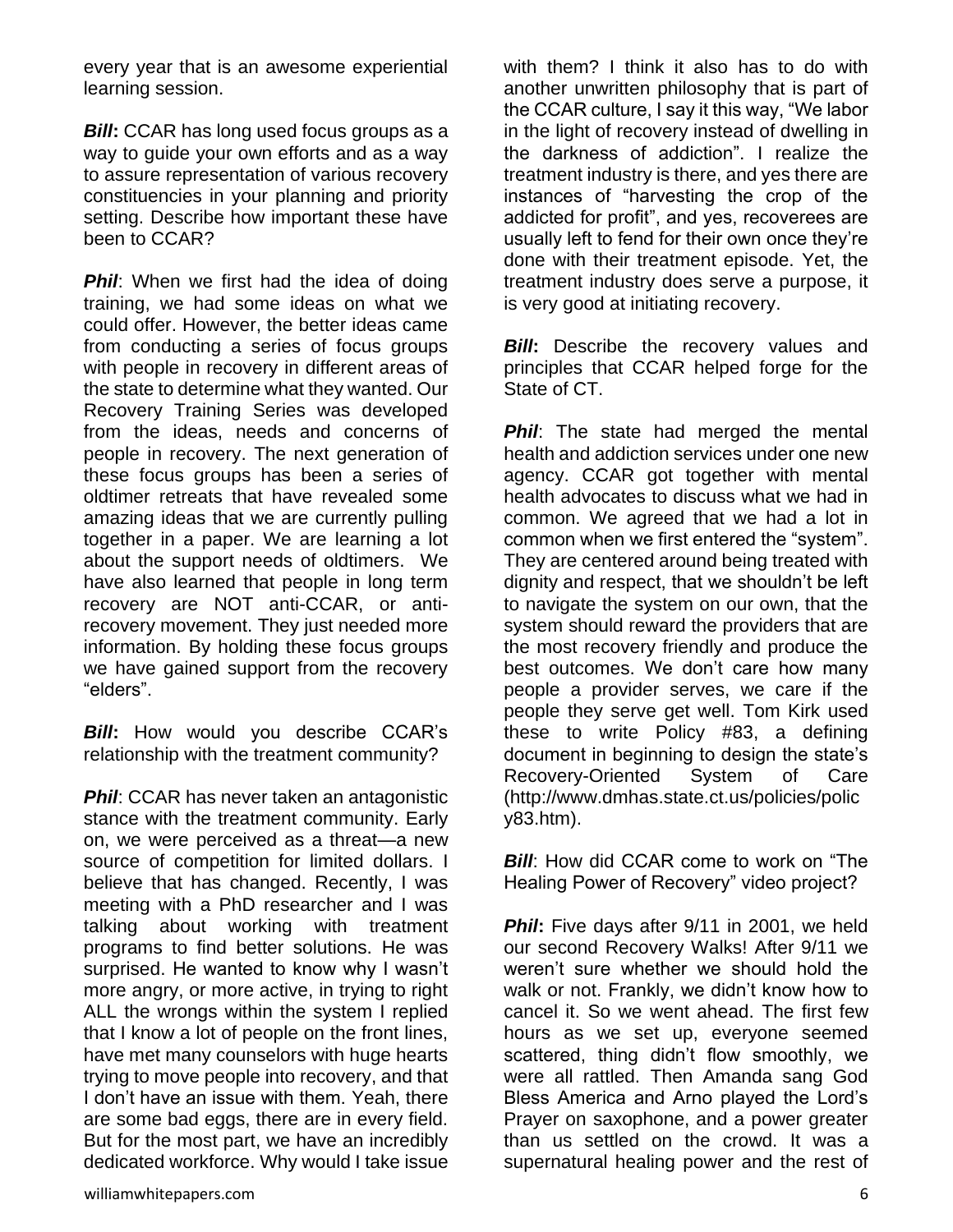the day was spectacular. We not only stood firm as people in recovery. We stood firm as Americans. I asked Jim Mattingly if he could capture that on video. How do you capture God? He interviewed and filmed for more than 18 months and pieced together this video… it still moves me today.

*Bill*: Describe the evolution of CCAR's involvement in peer-based recovery support services?

**Phil:** CCAR was first organized as a pure advocacy organization. Those first four plus years we did all kinds of cool things to put a face on recovery – posters, website, video, presentations, etc. However, when a member asked a very simple but deep question, "what can I do?" we were often stretched to find something meaningful. They could tell their story (well, what does that mean?), or they could attend a Chapter meeting (and then?), etc. You catch the drift. There was also a segment of our membership that wanted to be of service, they wanted to provide support, give rides, lend a listening ear, mentor, etc and we didn't have those opportunities available. So when the RCSP switched from Support to Services, we resisted at first and then began to see how this could really be of benefit. We started slowly and as we grew into the delivery of support services, they have become more defined. Now we have volunteer opportunities for those who are wired for advocacy and those who are wired for service.

*Bill*: Describe your efforts to build a network of recovery community centers?

**Phil**: As CCAR evolved, we realized that in order for local communities of recovery to have a realistic shot at providing support services that they would need an actual physical location. We put together a loose plan and worked it in Willimantic. The plan follows a theme from the movie Field of Dreams, "build it and they will come." Willimantic opened. We looked for a site for over a year before we found one in New London. Bridgeport opened after a long

search. Lastly, we have moved into the world of ownership by purchasing a building in Hartford. Our funds our stretched to the maximum now, we will need additional funding to open more. We have been welcomed wherever we have opened. There has been no NIMBY experience for us (knock on wood). A lesson learned is that the Center will take on the personality of the lead organizer and that is a good thing. We call the lead organizer a Senior Peer Services Coordinator and running a Center is more about community organizing than anything else. I think a lot of Recovery Community Organizations lose the organizing piece; they follow a traditional treatment provider model.

**Bill:** You have recently started providing telephone-based recovery support services for people leaving CT treatment programs. Could you describe the scope of this and what you are learning from it?

**Phil:** The Telephone Recovery Support premise is simple: a new recoveree receives a call once a week for 12 weeks from a trained volunteer (usually a person in recovery) to check up on their recovery. We have found though that after 12 weeks when we ask the recoveree if they want to still receive a phone call, most times the answer is "yes". We now have people who have been receiving calls for 40 or more weeks and they are still in recovery. In our first full year of making these calls, CCAR volunteers and staff have made more than 3,100 outbound phone calls. We piloted the project for 90 days out of Willimantic, after meeting with Dr. Mark Godley from Chestnut Health Systems to refine our procedures (DMHAS supported this consultation through a Center of Excellence project). We tweaked the script a bit and the process and it works amazingly well. Outcomes have been ridiculously good – our last quarterly report indicated that 88% of our recoverees were maintaining their recovery. Volunteers love making these calls, it helps them as well. It's a win-win situation. We have trained dozens of people to make these calls out of all our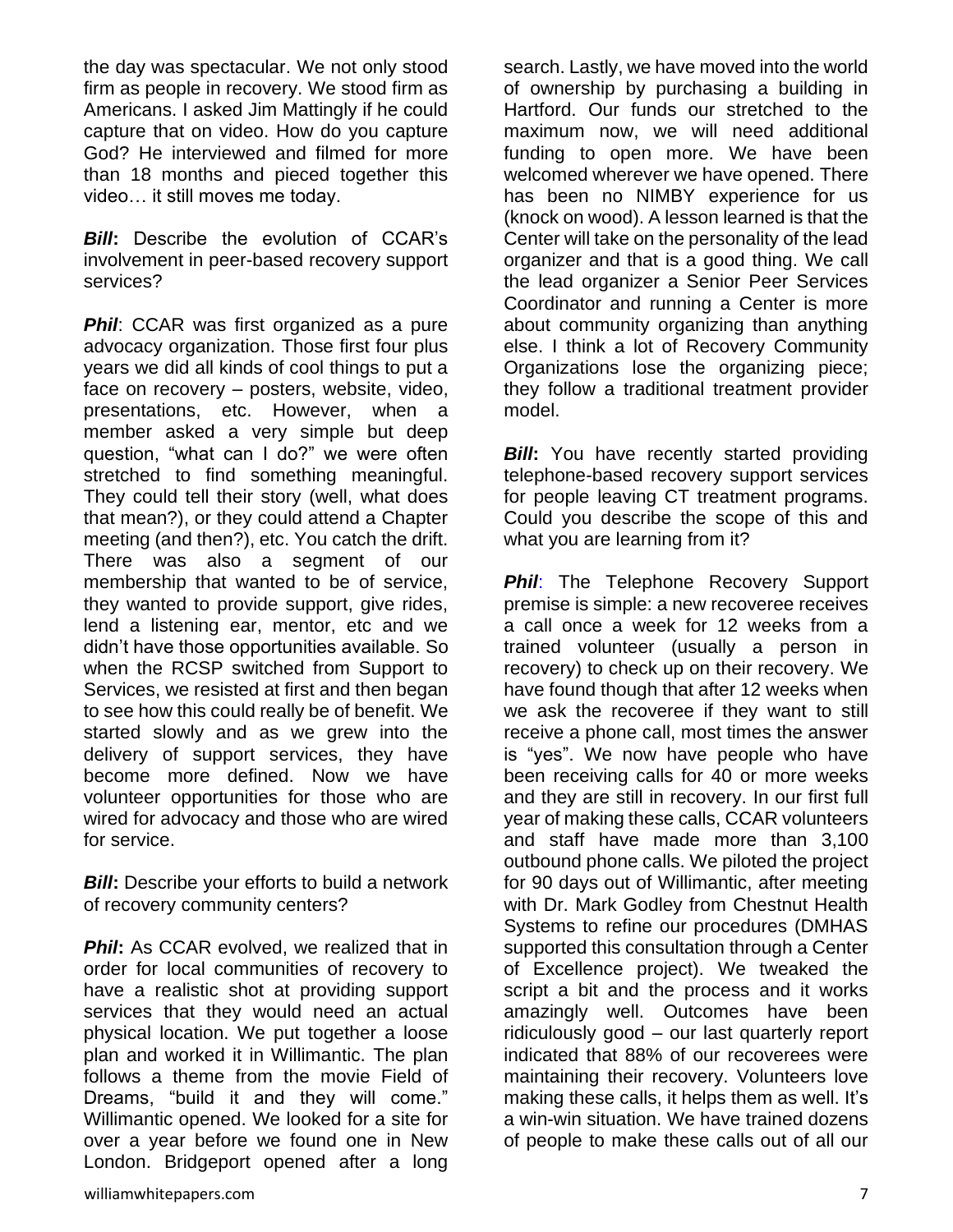locations. Anyone is eligible to receive a call –all you have to do is ask.

*Bill*: What do you see as the relationship between recovery advocacy activities and peer-support services?

**Phil:** Peanut butter and jelly. You can focus on one or the other, but together you have something special. People are wired differently, and an organization that embraces both will draw more people, more energy, more ideas, and more results. When you make a PB&J sandwich and put the two sides together, it's hard to separate them again. CCAR has taken a stance that advocacy is a service and service is advocacy. Our sandwich is mushed together. For example, when a volunteer helps someone navigate the system - is that advocacy or service? Or when a member who has been trained through CCAR speaks at a public event, is that advocacy or service?

*Bill***:** Do you see a danger in recovery advocacy organizations losing their advocacy focus as they get involved in the delivery of recovery support services? How is CCAR balancing these efforts?

**Phil**: The danger in losing your advocacy is that you lose sight of the big picture. The voices of the communities of recovery must be present at the tables where decisions are made on how people struggling with addiction will be treated. If we stay hunkered down in the trenches, who's going to hear us? We must do both.

*Bill*: Could you describe in more detail the work you are doing on the Elders project?

**Phil:** The mission of this project is to record for history, in a video documentary format, the lives and recovery stories of people in ultra long-term recovery. CCAR believes that our stories of recovery are our prize possessions. None are richer, more laden with history, more chock full of wisdom, than those of people with ultra-long term recovery. We're talking people with 40 or

more years. Sadly, when these people pass away, their stories are often reduced to memories. If we're lucky they may have spoken at a conference where their story was captured on an audio cassette. CCAR created the Recovery Elders Video Project to preserve in a digital video format, the stories of our recovery elders for future generations so that they may leave behind a profound and powerful legacy, a Legacy of Hope. The first five videos are made possible through a grant by the Connecticut Department of Mental Health and Addiction Services and will be reproduced and distributed to every recovery house in Connecticut free of charge. The elder will also receive 25 copies of their video to distribute as they see fit. CCAR will also send copies to archives, museums, treatment agencies and the general public at a nominal fee to help cover production costs. Four of five videos have been taped. Barring any complication, all five will be released by January 2007. One of the people we interviewed, a woman with more than 50 years of sobriety and who personally knew AA co-founder Bill W., recently passed away. With her story on tape, she will live and help others forever.

*Bill*: Let me come back for the last portion of our interview to the larger recovery advocacy movement. What do you see as the current state of this movement?

**Phil:** It's not often I get a chance to step back and ponder the state of the nation. However, I do think that when things get darkest, the light of recovery always finds a way. Is the situation getting darker nationally or is it getting brighter? I'm not sure. There is a lot of darkness – people being sent to prison in droves, the medical profession refusing to treat, the press having a field day with tragedies brought on through addiction. And I see bright things – I see recovery community organizations forming, recovery support services formalized, recovery oriented systems of care discussed, more understanding of the recovery process. It seems the sides are forming, positioning themselves for a showdown. Maybe, I'm